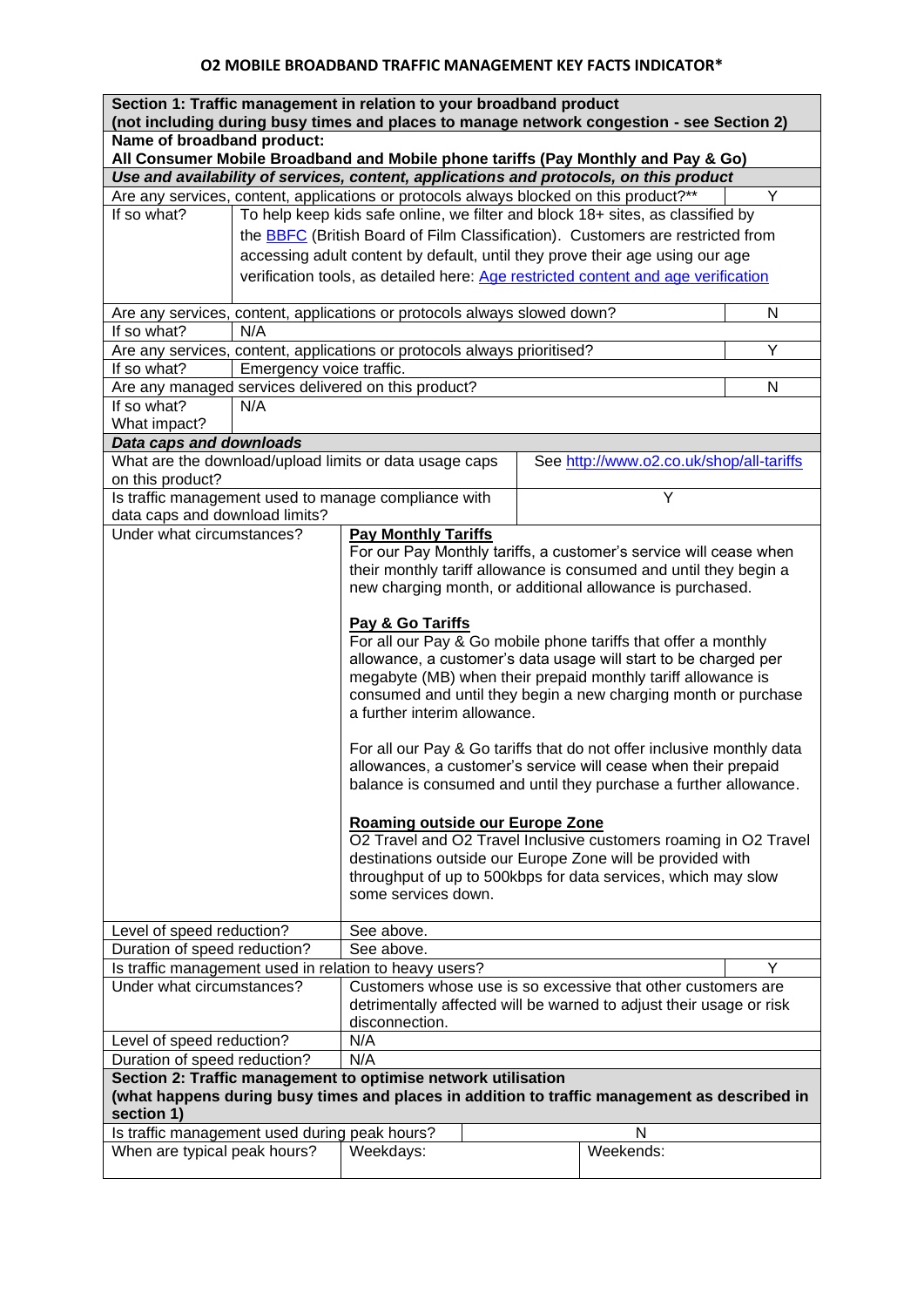## **O2 MOBILE BROADBAND TRAFFIC MANAGEMENT KEY FACTS INDICATOR\***

| What type of traffic is managed during these periods?***                 |         |             |             |  |  |  |
|--------------------------------------------------------------------------|---------|-------------|-------------|--|--|--|
| Traffic type                                                             | Blocked | Slowed down | Prioritised |  |  |  |
| Peer to Peer (P2P)                                                       |         |             |             |  |  |  |
| Newsgroups                                                               |         |             |             |  |  |  |
| Browsing/email                                                           |         |             |             |  |  |  |
| VOIP (Voice over IP)                                                     |         |             |             |  |  |  |
| Gaming                                                                   |         |             |             |  |  |  |
| Audio streaming                                                          |         |             |             |  |  |  |
| Video streaming                                                          |         |             |             |  |  |  |
| Music downloads                                                          |         |             |             |  |  |  |
| Video downloads                                                          |         |             |             |  |  |  |
| Instant messaging                                                        |         |             |             |  |  |  |
| Software updates                                                         |         |             |             |  |  |  |
| Is traffic management used to manage congestion in particular locations? |         |             |             |  |  |  |
| If so how?                                                               |         |             |             |  |  |  |
|                                                                          |         |             |             |  |  |  |

\* This KFI gives an overview of typical traffic management practices undertaken on this product; it does not cover circumstances where exceptional external events may impact on network congestion levels.

\*\*This excludes any service, content, application or protocol that an ISP is required to block by UK law and child abuse images as informed by the list provided by the Internet Watch Foundation.

\*\*\*If no entry is shown against a particular traffic type, no traffic management is typically applied to it, though overall network management rules shall apply.

\*\*\*\* In addition to the above practices, O2 also modifies some traffic to optimise the end-user experience. The rationale for doing so is to make best use of network capacity to support real-time applications and make efficient use of data allowances.

## **Glossary**

## **Traffic management:**

Traffic management is the term used to describe a range of technical practices undertaken to manage traffic across networks.

The different outcomes achieved by the use of technical practices can include:

- the prioritisation of certain types of traffic in busy times or busy areas to ensure that it is of an adequate quality
- the slowing down of certain traffic types that are not time-critical at busy times or busy places
- ensuring compliance with a consumer's contract, for example slowing down of traffic for the heaviest users
- supporting the delivery of managed services, for example to ensure a guaranteed quality of service for a specific piece of content

**Managed services:** The majority of internet traffic is delivered on a "best efforts" basis. A managed service, on the other hand is one whereby an ISP offers "quality of service" that can guarantee a certain level of performance, so that the content, service or application can be delivered without risk of degradation from network congestion. Such a quality of service arrangement can be made between an ISP and a content or service provider or directly between an ISP and the consumer.

**Best Efforts:** This phrase relates to the delivery of internet traffic where traffic management is applied without distinctions based on the source of that traffic.